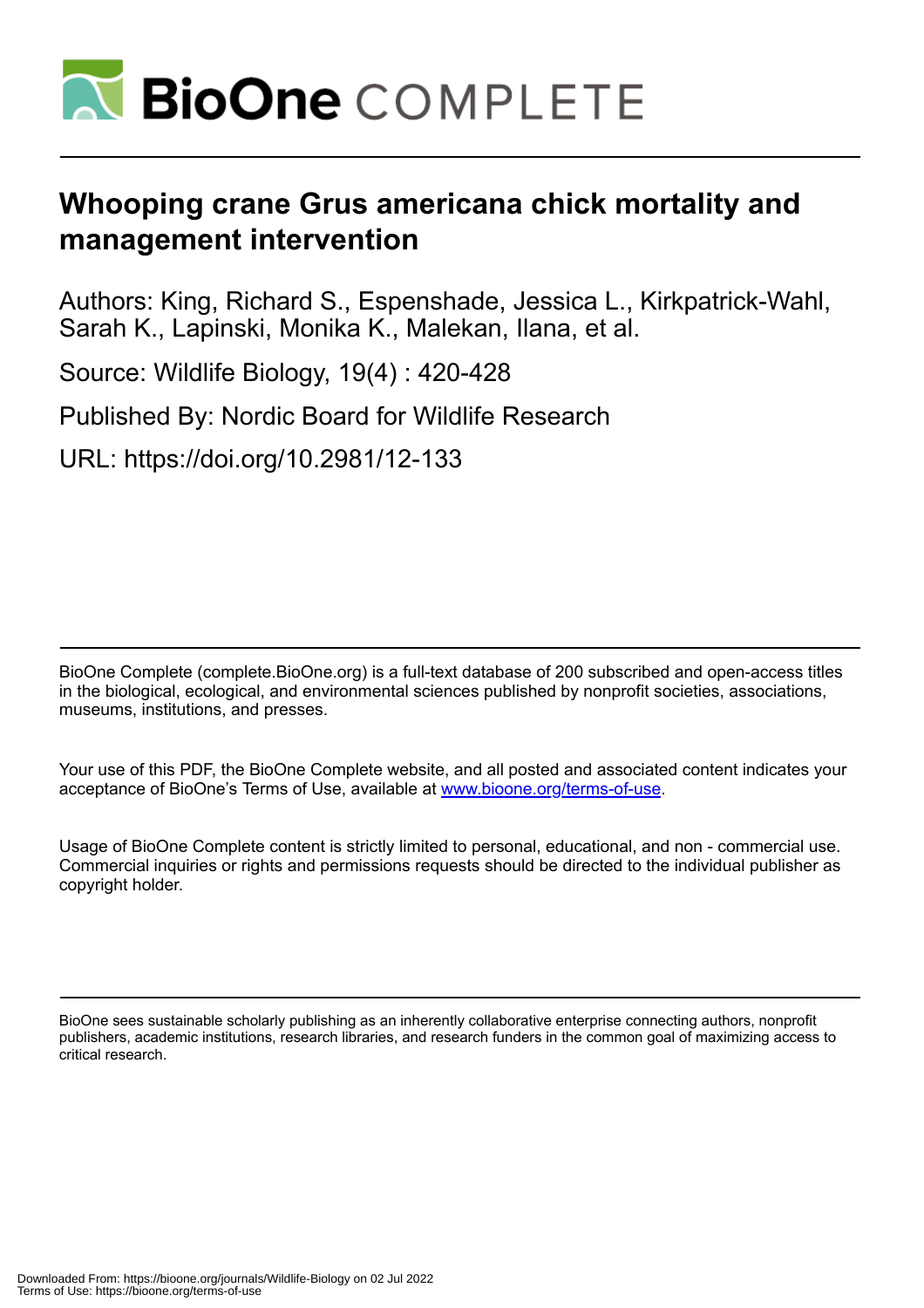# Whooping crane Grus americana chick mortality and management intervention

#### Richard S. King, Jessica L. Espenshade, Sarah K. Kirkpatrick-Wahl, Monika K. Lapinski, Ilana Malekan & Jennifer M. Ricket

Translocation of captive-reared animals is widely used as a tool for endangered species recovery. Frequently, translocated populations have relatively low initial productivity, requiring management intervention. A translocated population of whooping cranes Grus americana in central Wisconsin is such a case. We examined chick mortality for this population and used daily chick survival rates as our response variable to model several parameters including phenology, chick age, energetics and parent age and experience. We also developed and evaluated adoption techniques using sandhill cranes Grus canadensis to mitigate the effects of high chick mortality and increase the probability of fledging. Our results illustrate the challenges that translocated populations can face as they encounter novel breeding conditions. We found that whooping crane daily chick survival was relatively low and most mortality events occurred within the first 20 days. Our results indicated that variables related to age of the parents as well as the pair's previous chick rearing experience were useful for predicting daily chick survival. We found that sandhill crane foster parents readily accepted replacement chicks. We also demonstrated adopted chicks acceptance of foster parents and that the chicks' source (captive-born vs wild-born) did not affect success of the adoption. Chick adoption provides several management options that could be used to bypass the period when chicks experience the greatest mortality. Reducing chick mortality and developing techniques to increase the number of fledged chicks is paramount for whooping crane recovery as well as the recovery of other endangered bird species.

Key words: central Wisconsin, chick adoption, chick mortality, endangered species recovery, Grus americana, whooping crane

Richard S. King\*, Jessica L. Espenshade, Sarah K. Kirkpatrick-Wahl, Monika K. Lapinski, Ilana Malekan & Jennifer M. Ricket, Necedah National Wildlife Refuge, N11385 Headquarters Road, Necedah, Wisconsin 54646, USA - e-mail addresses: richard king@fws.gov (Richard S. King); jespenshade@gmail.com (Jessica L. Espenshade); SarahKirkpatrickWahl@ gmail.com (Sarah K. Kirkpatrick-Wahl); monsski@gmail.com (Monika K. Lapinski); imalekan@gmail.com (Ilana Malekan); jenniferrickett@gmail.com (Jennifer M. Ricket)

\*Present address: Upper Mississippi River National Wildlife and Fish Refuge, 401 Business Hwy 18 N, McGregor, Iowa 52157, USA

Corresponding author: Richard S. King

Received 14 December 2012, accepted 14 June 2013

#### Associate Editor: Kjell Einar Erikstad

Translocation of captive-reared animals within a species' historical range is widely used as an endangered species conservation tool (Griffith et al. 1989, Wolf et al. 1996, Fischer & Lindenmayer 2000). Populations frequently experience low productivity early in translocation programmes (Roche et al. 2008, Evans et al. 2009), requiring management intervention (Reed et al. 1993, Clout & Craig 1994, Elliot et al. 2001), and lending support to the strategy of introducing as many individuals as possible to maximize the probability of success (Griffith et al. 1989,Wolf et al. 1996, Fischer & Lindenmayer 2000).

We studied chick mortality in a population of whooping cranes Grus americana that was translo-

WILDLIFE BIOLOGY 19:4 (2013)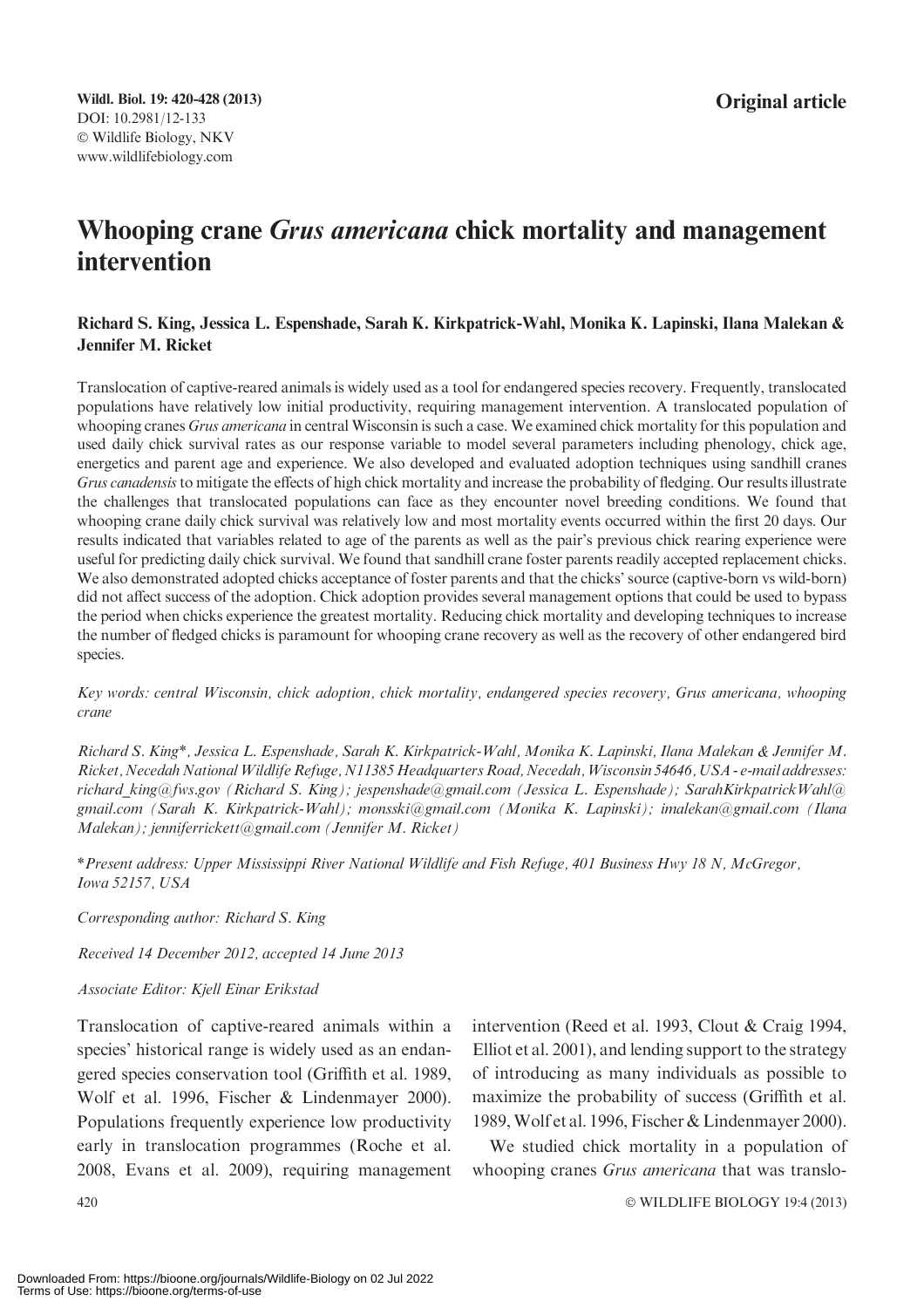© WILDLIFE BIOLOGY 19:4 (2013) 421 Downloaded From: https://bioone.org/journals/Wildlife-Biology on 02 Jul 2022 Terms of Use: https://bioone.org/terms-of-use

cated outside of the species' historical breeding range (Allen et al. 1952) and has experienced low productivity resulting from novel breeding conditions (King et al. 2013). The population began nesting in 2005, and between 2005 and 2009, 41 nest attempts resulted in just one (2.4%) fledged chick. This population is the result of an ongoing release programme that began in 2001. Between 2001 and 2010, 157 captivereared, costume-imprinted (Horwich 1989, Kreger et al. 2006) whooping crane chicks were released into central Wisconsin, USA. All released whooping cranes were descendants of captive-reared birds that were collected as eggs from nests at Wood Buffalo National Park (Alberta and Northwest Territories, Canada) between 1967 and 1996 (Ellis & Gee 2000, Boyce et al. 2005).

Understanding the factors contributing to high chick mortality rates in the central Wisconsin population and developing management techniques to improve it, or even surpass what could naturally occur, are essential for this population to become self-sustaining. Understanding these factors is complicated by the fact that under normal conditions, cranes have relatively low annual productivity among North American birds (Lovvorn & Kirkpatrick 1982, Drewien et al. 1995), representing a major limiting factor for crane populations (Drewien et al. 1995). Cranes have delayed reproduction (typically 4-7 years of age; Kuyt & Goossen 1987, Tacha et al. 1989, Nesbitt 1992) and relatively high chick mortality rates (typically  $> 80\%$ ; Littlefield 1995). Siblicide (cranes typically have two chicks; Walkinshaw 1973, Kuyt 1981, Littlefield 1995) and parents investing more energy into the larger chick and abandoning the smaller, less able chick (Bergeson et al. 2001) both contribute to high crane chick mortality rates.

Our objectives were to study chick mortality of captive-reared whooping cranes, the variables associated with it and to develop and evaluate techniques to mitigate the effects/limitations of high chick mortality. We hypothesized that crane productivity could be increased with management/manipulation actions including: 1) removing the second egg from a clutch to hand raise the chick for later adoption to either the biological parents or foster parents that lost their first chick, 2) by taking a wild-born chick from parents with two chicks, hand raising that chick, and later giving it to foster parents that lost their own chick, and 3) by replacing young chicks with older, captive- or wild-born chicks, and hand raising the young chicks for release after the period when they

would experience highest mortality rates. All research detailed in this manuscript was covered by endangered species (#TE048806-1), migratory bird (#MB09144A-1) and scientific collectors (#SCP-WCR-142-C-2011) permits.

## Material and methods

#### Study area

Our study area (latitude: 44.1499; longitude: -90.1834) was characterized by flat topography, large wetlands complexes and a substrate of coarse sand and totaled 298,240 ha. Some of the wetland complexes were affected by inundation for wildlife management and commercial cranberry production (Jorgensen & Nauman 1993). The wetlands were dominated by sedges Carex spp. and bulrushes Scirpus spp. with patches of willow Salix spp. in drier areas. Mean high temperature during our study was  $22.2^{\circ}\text{C} \pm 0.4$  (range: 34.4 - 3.3°C). Mean low temperature during our study was  $10.7^{\circ}\text{C} \pm 0.4$  $(range: 24.4 - 2.8°C)$ .

#### Monitoring wild chicks

In 2010 and 2011, we attempted to make between one and four observations per day of whooping crane chicks/families between hatch and fledge/mortality; four per day for age 1-14 days, three per day for age 14-28 days, two per day for age 29-42 days and one per day after that. In 2012, we attempted to make two observations per day for age 1-42 days, and one per day after that. Our observations, both ground-based and aerial, were aided by every adult crane having individually identifiable colour leg bands and radiotransmitter. We made ground-based observations from a vehicle whenever possible. If not possible, we made ground-based observations from a blind or by foot. Excluding observations from vehicles, we made ground-based observations from a distance of at least 200 m. While conducting observations by foot, we remained hidden from view of the crane family by vegetation and/or topography. Our aerial observations were from fixed-wing aircraft at an elevation of  $\geq$  130 m above ground level.

In the days following hatch, small chicks were often obscured by vegetation. In these cases, we used filial adult behaviours to confirm that the chick(s) was still present. If adult behaviours indicated no chick was present, we searched the last known chick location to collect a carcass for necropsy. We recorded chick/family locations on aerial photo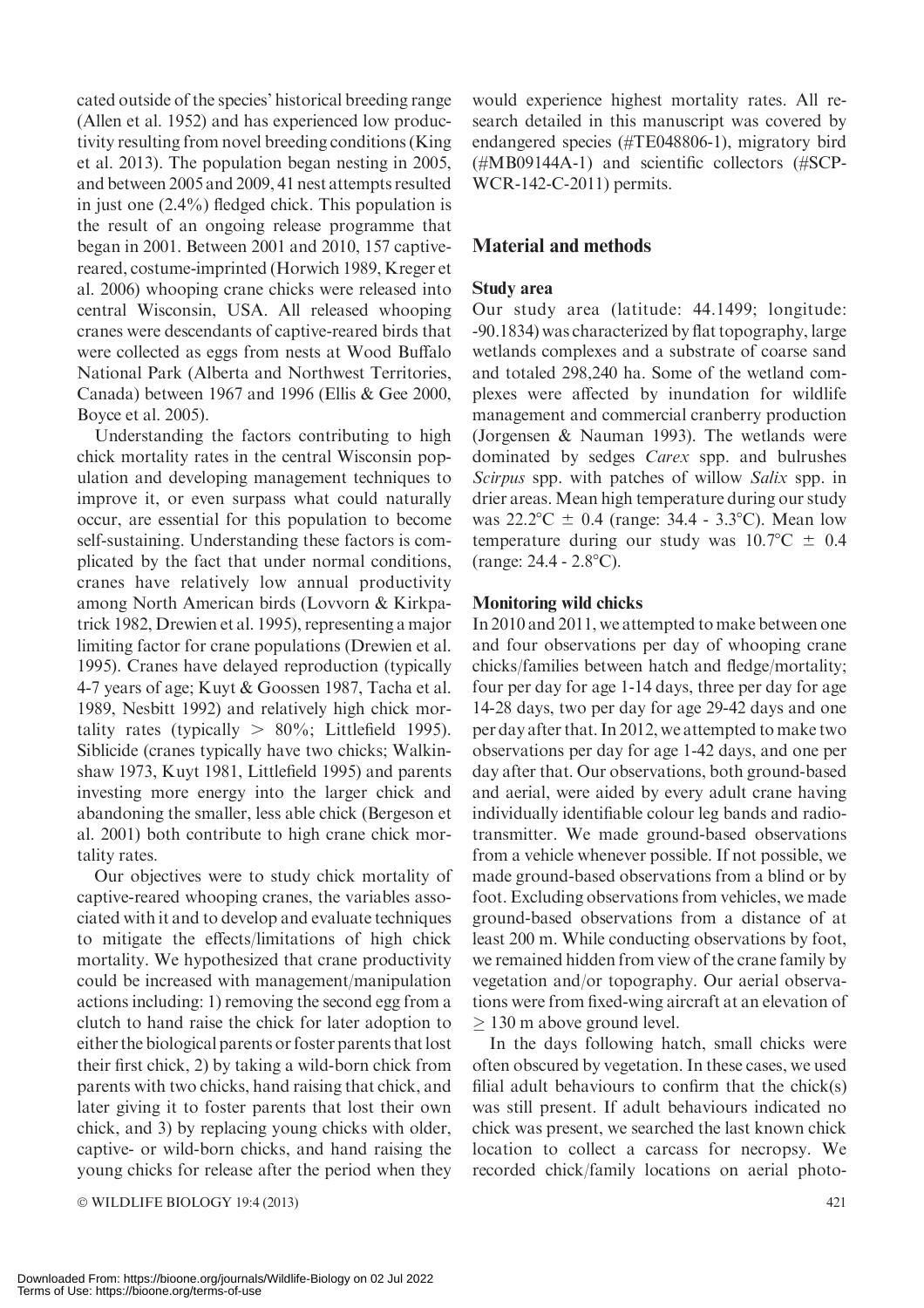graphs and digitized points along with date and time into an ArcMap Geodatabase (ESRI, Redlands, California, USA).

We used the chick/family location information to calculate home-range estimates using the 100% minimum convex polygon and harmonic mean (95% isopleth) methods. While the minimum convex-polygon method is more robust with small sample sizes, it can produce boundaries that encompass areas that are never used (Harris et al. 1990, Borger et al. 2006, Nilsen et al. 2008). Alternately, the harmonic-mean method is more sensitive to small sample size but produces boundaries more accurately limited to areas used (Dixon & Chapman 1980). We calculated all home-range estimates using CAL-HOME software (Kie et al. 1996).

#### Modeling daily chick survival rates

We analyzed daily chick survival (DCS) with the logistic-exposure method using a generalized nonlinear model with binomial distribution for chick fate and a logit-link function to model DCS with covariates potentially affecting DCS. The logistic-exposure method has been widely used to calculate daily nest survival (Dinsmore et al. 2002, Rotella et al. 2004, Shaffer 2004). We modeled the relationship between DCS and both time-varying (values changed among intervals) and time-invariant (variables changed among chicks but not intervals) covariates. We used the NLMIXED procedure in SAS 9.1 (SAS Institute Incorporated, Cary, North Carolina, USA) for the logistic-exposure models. We calculated the apparent fledge rate (fledged chicks/hatched chicks) to permit comparison with previous research.

#### Model parameters

We investigated the effects of phenology, energetics and parent age and experience on DCS. We assumed that phenology could affect DCS and used year, ordinal day, chick age and day of chick season, standardized for each chick observation by subtracting the day the first hatch occurred each year from the day of a chick observation, in our DCS models.

We included adult age variables in our models because crane productivity can improve with age (Kuyt & Goossen 1987, Nesbitt 1992). To capture this effect, we included age of both the adult male and female for nesting pairs. This was possible because all whooping cranes are individually colour-banded prior to release and monitored throughout their lives. We also included minimum age as well as combined age for each nesting pair. Crane nest

proficiency can improve with experience (Walkinshaw 1947, Kuyt & Goossen 1987, Nesbitt 1992), and we assumed that it could affect chick rearing as well. We captured this potential effect by including whether a whooping crane pair had previous chickrearing experience.

Energetic demands can affect crane incubation and nest success (Krapu et al. 1985, Tacha et al. 1987), and we assumed that energetics could affect crane chick survival. In our DCS models, we included the distance moved by the chick since the last observation as a measure of the chick's energetic output. If we did not have a measure of the distance moved, we used the mean distance moved for that chick.

#### Candidate models

We developed *a priori* DCS models with phenology, chick age, parent age and experience, and energetic covariates (detailed above). We introduced a quadratic term for every continuous parameter to capture potential non-linear relationships. As a result of small sample sizes, we limited our analysis to univariate models (Matsuoka & Handel 2007, McWethy & Austin 2009). The use of univariate models also mitigated the effects of overdispersion, which can lead to selection of overparameterized models (Anderson et al. 1994, Rotella et al. 2004, Lusignan et al. 2010).

We evaluated models using Akaike's Information Criterion adjusted for small sample size  $(AIC_c;$ Burnham & Anderson 2002). We assumed that all models containing  $> 5\%$  of the model weight (w<sub>i</sub>) and within  $7 \text{ AIC}_c$  units of the model with the smallest  $AIC_c$  to be equally supported (Burnham et al. 2011). We assessed whether the data supported covariate effects on DCS with model-averaged coefficients with 95% confidence intervals. We assumed that coefficient intervals that did not overlap 0 to be strong evidence of a covariate effect (Arnold 2010).

#### Chick adoption

Adoption or alloparental care of chicks by unrelated parents has been reported in  $> 50$  bird species (Riedman 1982). Adoption is usually made by nesting pairs but examples of adoption by subadults or non-breeding pairs have been reported (Holley 1981, Carter & Spear 1986). Adoption rates are affected by a number of proximate factors related to the opportunity for adoption including nest density (Holley 1984, Bustamante & Hiraldo 1990, Roberts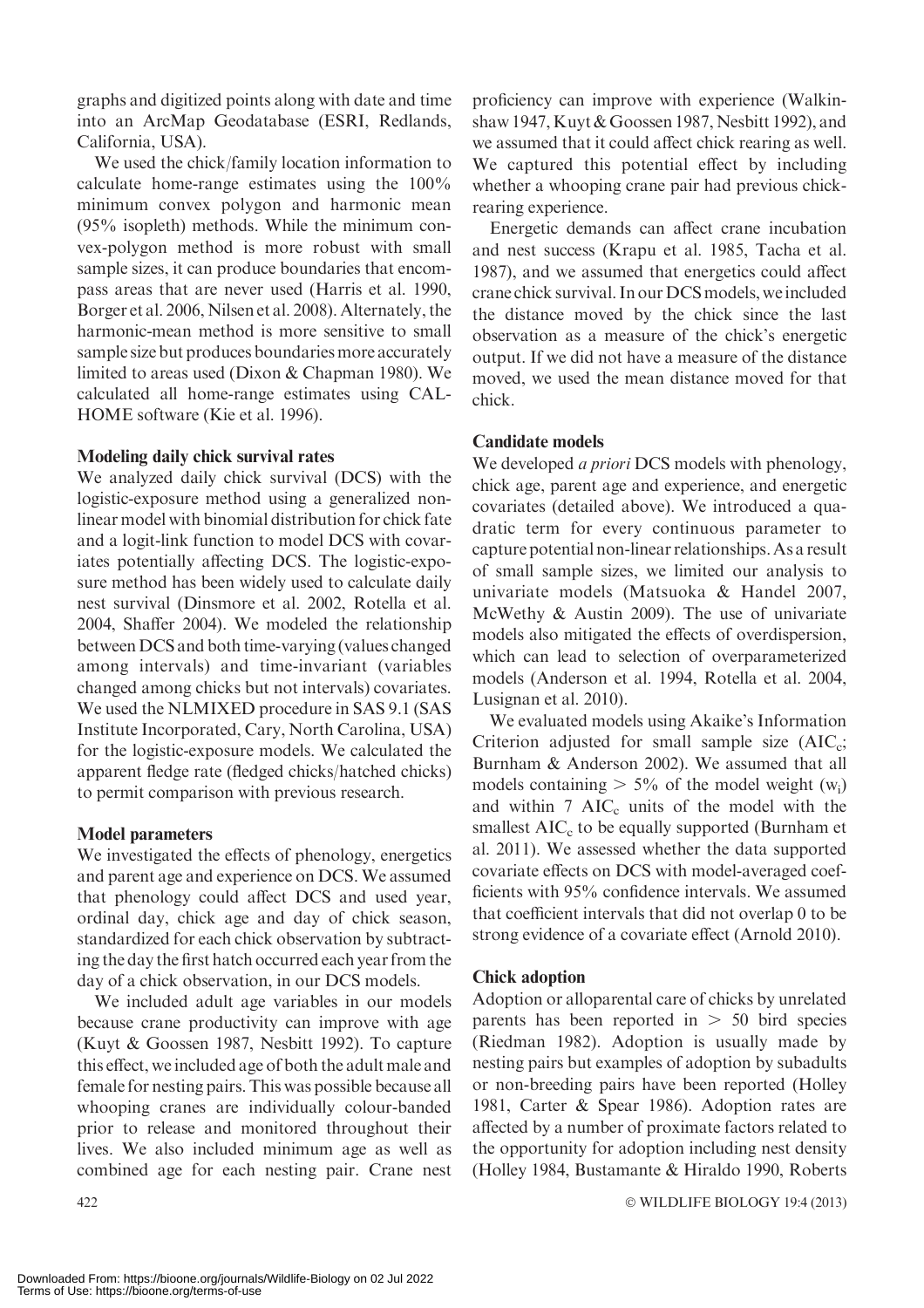& Hatch 1994), and is therefore most frequently reported in colonial or social species (Pierotti 1991).

Chick adoption as a management or experimental tool has been used in a wide variety of species including barnacle geese Branta leucopsis (Loonen et al. 1999), bank swallows Riparia riparia (Beecher et al. 1981), pied avocets Recurvirostra avosetta (Lengyel 2007), semipalmated sandpipers Calidris pusilla (Safriel 1975), Kentish plovers Charadrius alexandrines (Szekely & Cuthill 2000), Spanish imperial eagles Aquila adalberti (Ferrer & Hiraldo 1991) and piping plovers Charadrius melodus(Flemming 1987).

To evaluate the efficacy of bypassing the period of greatest chick mortality, we used greater sandhill cranes Grus canadensis tabida for our management/ adoption research. Greater sandhill cranes are prevalent in central Wisconsin and have been used to develop techniques later used for whooping cranes including costume-rearing and direct release (Horwich 1989) as well as ultralight-led migration (Duff et al. 2001).

The majority of crane chick mortality occurs within the first two weeks following hatch (Kuyt 1981, Littlefield & Lindstedt 1988, Bennett & Bennett 1990, Bergeson et al. 2001). To simulate predation events during the period of greatest chick mortality, we located sandhill crane families with one or two chicks and captured and removed the chick(s) by hand (Olsen 2004). Captured chicks were either adopted out to another family immediately, or transferred to a captive-rearing facility where we isolation-reared them using costume-imprinting techniques (Horwich 1989). We reared the chicks in captivity until they were used for another adoption, or we released them with adults once fledged. Adopted chicks were held in captivity for varying lengths of time (range: 0-21 days).

Following the simulated predation event, we walked around the area where the chick(s) was captured, acting as a threat to the adults and maintaining visual contact with the pair (Olsen 2004). This prevented the pair from returning to the area where they left the chick and from discovering that it was gone. We maintained visual contact with the pair until we provided a replacement chick either directly from another wild family or from our captive-rearing facility. This was necessary to ensure that we provided a replacement chick to the same pair as none of the adult sandhill cranes were individually identifiable.

We used replacement chicks that had been wildborn (captured during simulated predation events) as

- WILDLIFE BIOLOGY 19:4 (2013) 423

well as chicks that were collected as eggs and hatched in an incubator. We weighed chicks upon capture and prior to release with three exceptions. In these cases, we estimated the weight based on weights of similar sized chicks as well as our experience handling and weighing chicks.

Prior to release, we fitted chicks with either a subcutaneous radio-transmitter (in 2011) or a passive integrated transponder (PIT) tag (in 2012). The subcutaneous radio-transmitters used were Model BD-2 by Holohil Systems Ltd (Carp, Ontario, Canada). The transmitters weighed 1.3 g and had a helical antenna coiled around a 10 mm piece of Tygon tubing. The transmitter and antenna were hermetically sealed and subcutaneously implanted (Olsen 2004). We used Trovan PIT tags (model ID-100A Microtransponder, Santa Barbara, California, USA). The PIT tags weighed  $< 0.1$  g and were 2.1 mm in diameter and 11.5 mm long.

We transported replacement chicks to release sites in boxes and released them in thick/tall cover in the area where the original chick(s) was captured. When possible, the chicks were placed so they had visual contact with adults. After release, we left the immediate area. From a distance of  $\geq 200$  m, we observed the adult sandhill cranes for up to two hours to verify that the adult cranes returned to the release site. We used behavioural observations to confirm that the adults accepted the chicks. These behaviours included: 1) adults and chick observed exhibiting filial behaviours (Ellis et al. 1998) and 2) adult cranes exhibiting filial behaviours while the chick was not visible; vegetation typically obscured the chicks making direct observation difficult and uncommon.

We verified that the replacement chicks accepted the foster parents in one or more of the three following ways: 1) direct observations of the chick with parents exhibiting filial behaviours, 2) confirming that the chick remained with the foster parents for  $\geq 1$  day via radio-telemetry and that the family moved away from the release site, and 3) confirming that the chick remained with the foster parents for  $\geq$ 1 day via PIT tag scanning following opportunistic recapture of the chick.

#### **Results**

We collected 528 whooping crane chick observations from 19 different chicks (13 different nesting pairs) between 2010 and 2012. Three of the pairs produced chicks in subsequent years, but no pair produced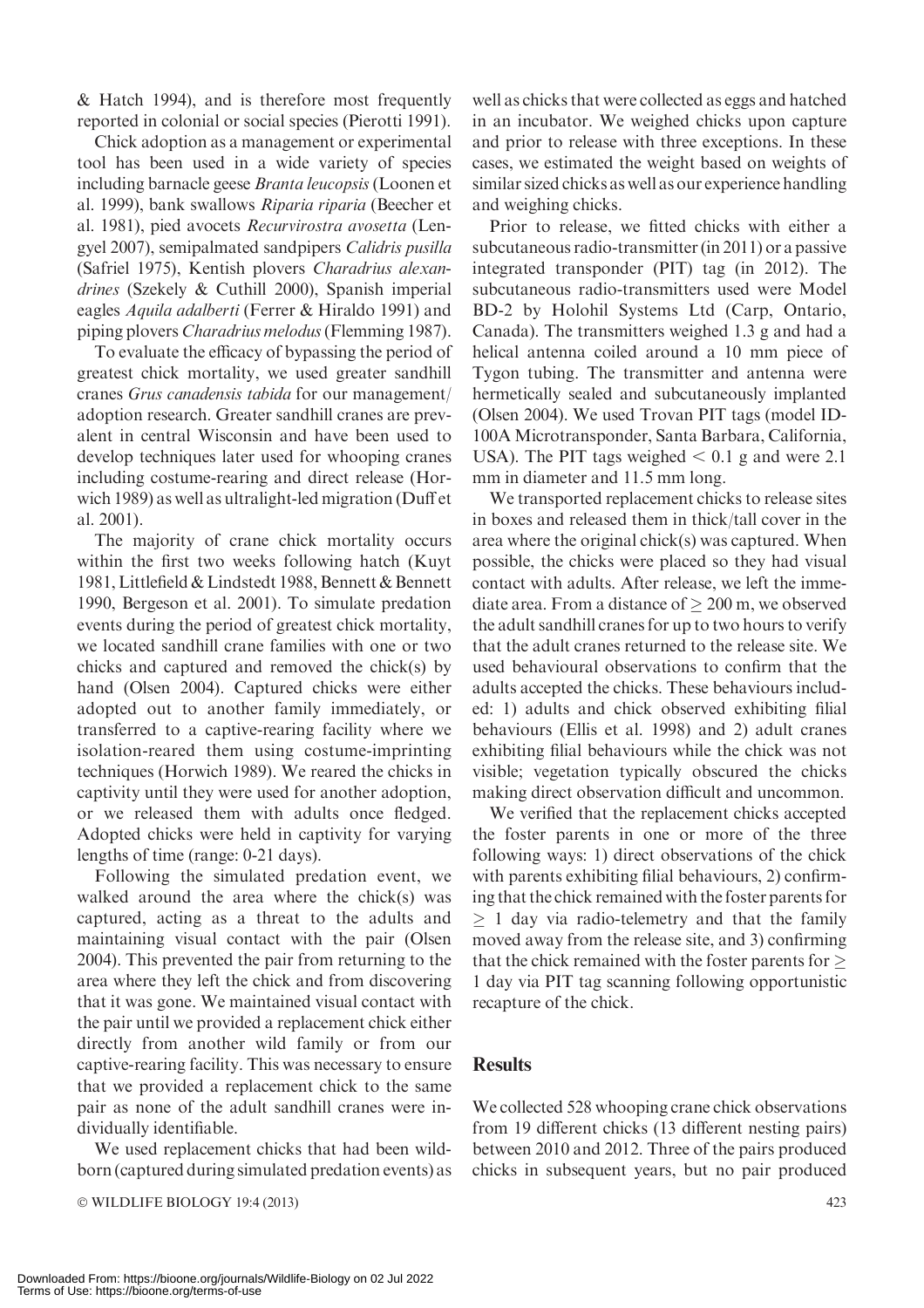

Figure 1. Whooping crane chick mortality and fledge events in central Wisconsin, USA, during  $2010 - 2012$ ;  $\circ$  represents mortality events and  $\bullet$  represents fledge events. Chick age is illustrated on the horizontal axis.

chicks in all years. Our apparent fledge rate was 16% (three of 19). Approximately 56% of chick mortalities occurred prior to day 20. Of the three chicks that survived to fledge, the average fledge age was 85.3  $(SE = 3.0)$  days (range: 81-91 days; Fig. 1). The mean distance between whooping crane chick locations was  $264.0$  (SE = 12.0) m and mean pre-fledged home range for chicks that survived  $> 10$  days was 40.4  $(SE = 11.8)$  ha (range: 1.6-127.2 ha) and 50.4 (SE = 11.0) ha (range: 3.5-116.3 ha) using the harmonic mean (95%) and minimum convex polygon (100%) methods, respectively.

We collected the carcasses of three dead whooping crane chicks. A chick collected in 2012 (died on day 71) was too decomposed to make any determination other than that radiographs failed to demonstrate any obvious indication of predation. In 2011, a chick died as a result of a predation event (died on day 47), the radiogram indicated thoracic vertebra fracture. This chick was not consumed, indicating that the

parents may have guarded/defended the chick (carcass) following the predation event. A chick collected in 2010 (died on day 30) showed no signs of predation but did have a bacterial infection (A. Ballmann, National Wildlife Health Lab, U.S. Geological Survey, unpubl. data).

We found a DCS of 0.972 (CI =  $0.957-0.984$ ). Therefore, the probability of fledge (given our average fledge of 85 days) was  $9.7\%$  (CI = 2.6-25.7%). Among our DCS models, several variables including age as well as a pair's previous chickrearing experience were supported (Table 1). Model weights indicated support for adult female age (linear and quadratic forms) over othermodels (see Table 1). These relationships were all positive and the confidence intervals for model-averaged coefficients did not overlap 0 (indicating a strong covariate effect) with the exceptions of chick day and adult male age of the nesting pair (Table 2).

We performed nine sandhill crane adoptions; four in 2011 and five in 2012. Our adoptions occurred during 28 May - 2 June 2011 and during 24 May - 14 June 2012. Adults accepted chicks during all of the attempts. We confirmed five instances of the chicks accepting the foster parents (Fig. 2). In the remaining four instances, we were unable to evaluate whether the chick accepted the foster parents or not. The time between the simulated predation event and provisioning of a replacement chick ranged from two to 44 minutes.

Five of the replacement chicks were smaller than the pair's original chick and four were larger. The smallest chick weighed 100 g and the largest 518 g. The difference between the original and replacement chick weights ranged from  $-344$  g to 242 g  $(-77 -$ 297%; see Fig. 2). Five adopted chicks were wild-

Table 1. Results of models used to evaluate covariate effects on whooping crane daily chick survival in central Wisconsin, USA. Models are ranked by ascending  $\triangle AIC_c$ ;  $\triangle AIC_c$  is Akaike's information criterion adjusted for small sample sizes;  $w_i$  is the model weight. Models presented include only those that were within 7 AIC<sub>c</sub> values of the top model ( $\Delta AIC_c = 0$ ).

| Variable                                            | $AIC_c$ | $\Delta AIC_c$ | Relative Model Likelihood | $W_i$ |  |
|-----------------------------------------------------|---------|----------------|---------------------------|-------|--|
| Nesting pair female age                             | 131.8   | 0.0            | 1.000                     | 0.241 |  |
| Nesting pair female age <sup>2</sup>                | 132.4   | 0.6            | 0.740                     | 0.179 |  |
| Combined age of nesting pair                        | 133.1   | 1.3            | 0.522                     | 0.126 |  |
| Age of youngest member of nesting pair              | 133.7   | 1.9            | 0.387                     | 0.093 |  |
| Combined age of nesting pair <sup>2</sup>           | 133.8   | 2.0            | 0.368                     | 0.089 |  |
| Pair with previous nesting experience               | 134.2   | 2.4            | 0.301                     | 0.073 |  |
| Age of youngest member of nesting pair <sup>2</sup> | 135.0   | 3.2            | 0.202                     | 0.049 |  |
| Chick day*                                          | 135.7   | 3.9            | 0.142                     | 0.034 |  |
| Chick day <sup>2*</sup>                             | 135.7   | 3.9            | 0.142                     | 0.034 |  |
| Nesting pair male age                               | 137.8   | 6.0            | 0.050                     | 0.012 |  |
|                                                     |         |                |                           |       |  |

\* Day of chick season, standardized for each chick observation by subtracting the day the first hatch occurred each year from the day of a chick observation.

WILDLIFE BIOLOGY 19:4 (2013)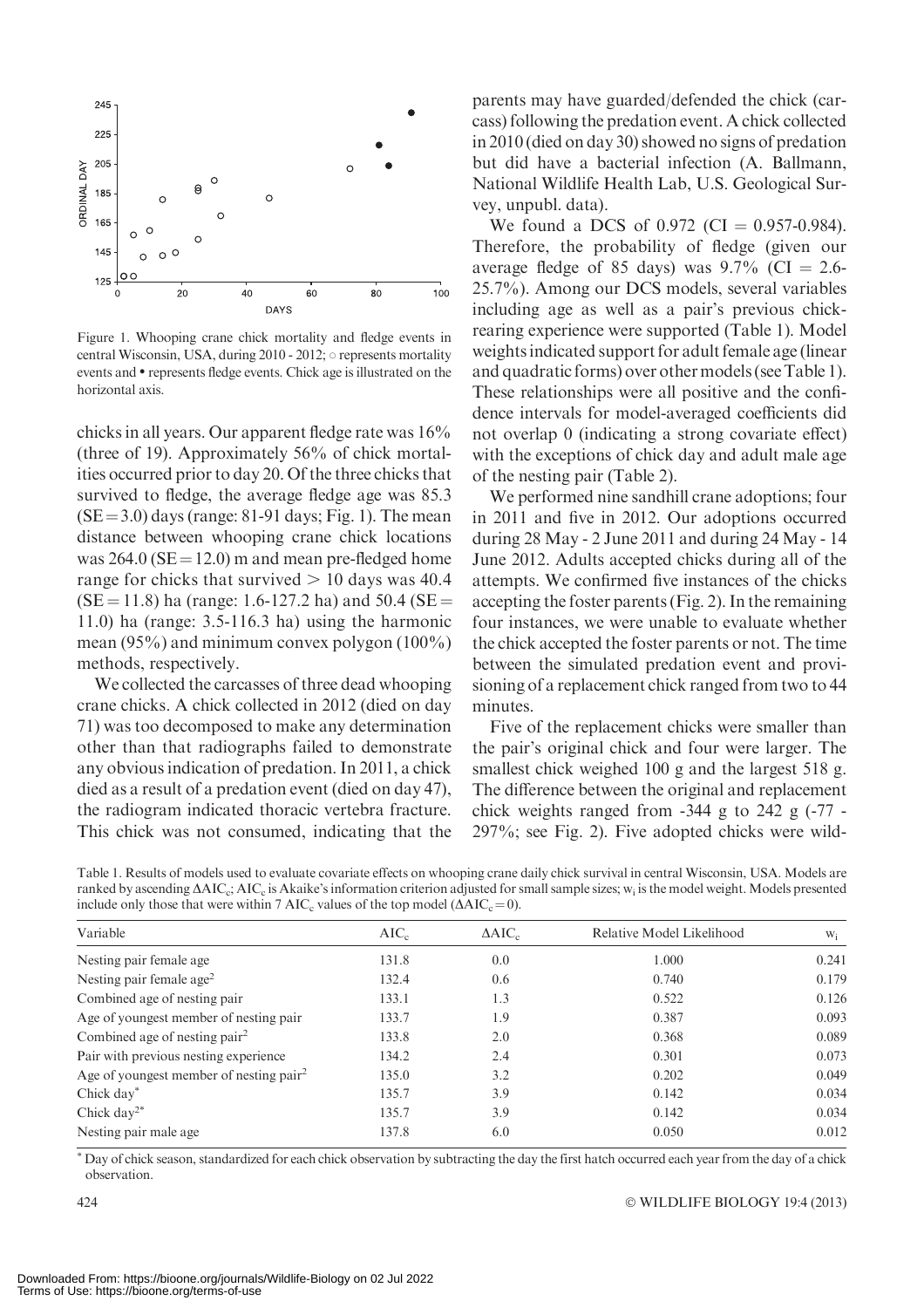Table 2.Model-averaged parameter estimates with standard error (SE) and 95% confidence intervals (CI) for all continous covariates used to model whooping crane daily chick survival in central Wisconsin, USA.

| Covariate                                           | Estimate | <b>SE</b> | 95% Confidence interval |        |
|-----------------------------------------------------|----------|-----------|-------------------------|--------|
|                                                     |          |           | Lower                   | Upper  |
| Nesting pair female age <sup>a</sup>                | 0.3941   | 0.1347    | 0.1295                  | 0.6588 |
| Combined age of nesting pair <sup>a</sup>           | 0.2225   | 0.0800    | 0.0653                  | 0.3797 |
| Age of youngest member of nesting pair <sup>a</sup> | 0.4162   | 0.1627    | 0.0966                  | 0.7359 |
| Year <sup>a</sup>                                   | 0.0018   | 0.0001    | 0.0015                  | 0.0020 |
| Chick age                                           | 0.0182   | 0.0131    | $-0.0076$               | 0.0439 |
| Ordinal day                                         | 0.0102   | 0.0107    | $-0.0108$               | 0.0311 |
| Chick distance moved                                | 0.0000   | 0.0010    | $-0.0021$               | 0.0021 |
| Chick day"                                          | 0.0142   | 0.0124    | $-0.0101$               | 0.0386 |
| Nesting pair male age.                              | 0.2690   | 0.1503    | $-0.0262$               | 0.5642 |

<sup>a</sup> Strong evidence of a covariate effect, where CI does not overlap zero.

\* Day of chick season, standardized for each chick observation by subtracting the day the first hatch occurred each year from the day of a chick observation.

born and four were captive-born. In each of the nine adoptions, we found no differences in the parents' acceptance of the replacement chick whether they were captive-born or wild-born.

#### **Discussion**

Our apparent fledge rate was lower than reported for whooping cranes at Wood Buffalo National Park (49.4 - 58.4%; Kuyt 1981 and 33.3%; Bergeson et al. 2001) and for introduced, non-migratory whooping cranes in Florida (47.4%; Spalding et al. 2009). Spalding et al. (2009) studied birds produced at the same captive-breeding facilities as those in our study. Our apparent fledge rate was similar to that reported for some sandhill crane populations (Littlefield 2003) but lower than others (Dimatteo 1992, Dresroberts



Figure 2. Weight differences (in %) of sandhill crane replacement and original chicks used in adoptions in central Wisconsin, USA. Foster parents accepted replacement (adopted) chicks in all cases. Confirmed examples of chick acceptance of foster parents are illustrated by  $\circ$ . Chick acceptance of foster parents in the other four adoptions ( $\bullet$ ) was unconfirmed. Days the chicks were held in captivity prior to adoption are illustrated on the horizontal axis.

© WILDLIFE BIOLOGY 19:4 (2013) 425

1997). Direct comparison among other studies is complicated by the fact that all of these studies included chicks discovered at varying ages. As shortlived chicks are easily missed, much like short-lived nests, apparent fledge rate can be inflated in the same way as apparent nest success (Mayfield 1975). We found that the majority of chick mortalities occurred at or before the chicks reached 20 days of age. Our results are consistent with both whooping crane (Kuyt 1981, Bergeson et al. 2001) and sandhill crane (Littlefield & Lindstedt 1988, Bennett & Bennett 1990) chick mortality studies. To our knowledge, we are first to report whooping crane DCS.

Given the effects of age- and experience-related variables on our DCS models and that the central Wisconsin whooping crane population is relatively young, we were not surprised that our apparent fledge rate was lower than that reported elsewhere for whooping cranes and lower than reported for most sandhill crane populations. We note that the fledge rate during our study represented a substantial improvement over the population's fledge rate during the first five years of reproduction. We conclude the central Wisconsin whooping crane population appears to be adjusting to local breeding conditions and that chick fledge rates will likely improve in the future as the population ages and gains chick-rearing experience. However, even if the population's apparent fledge rate rises to levels consistent with other whooping crane and sandhill crane populations, without management intervention, nearly half of all hatched chicks will not survive to fledge.

We provided some insight into our management questions. Adult sandhill cranes appear to readily accept replacement chicks. Our results indicate that,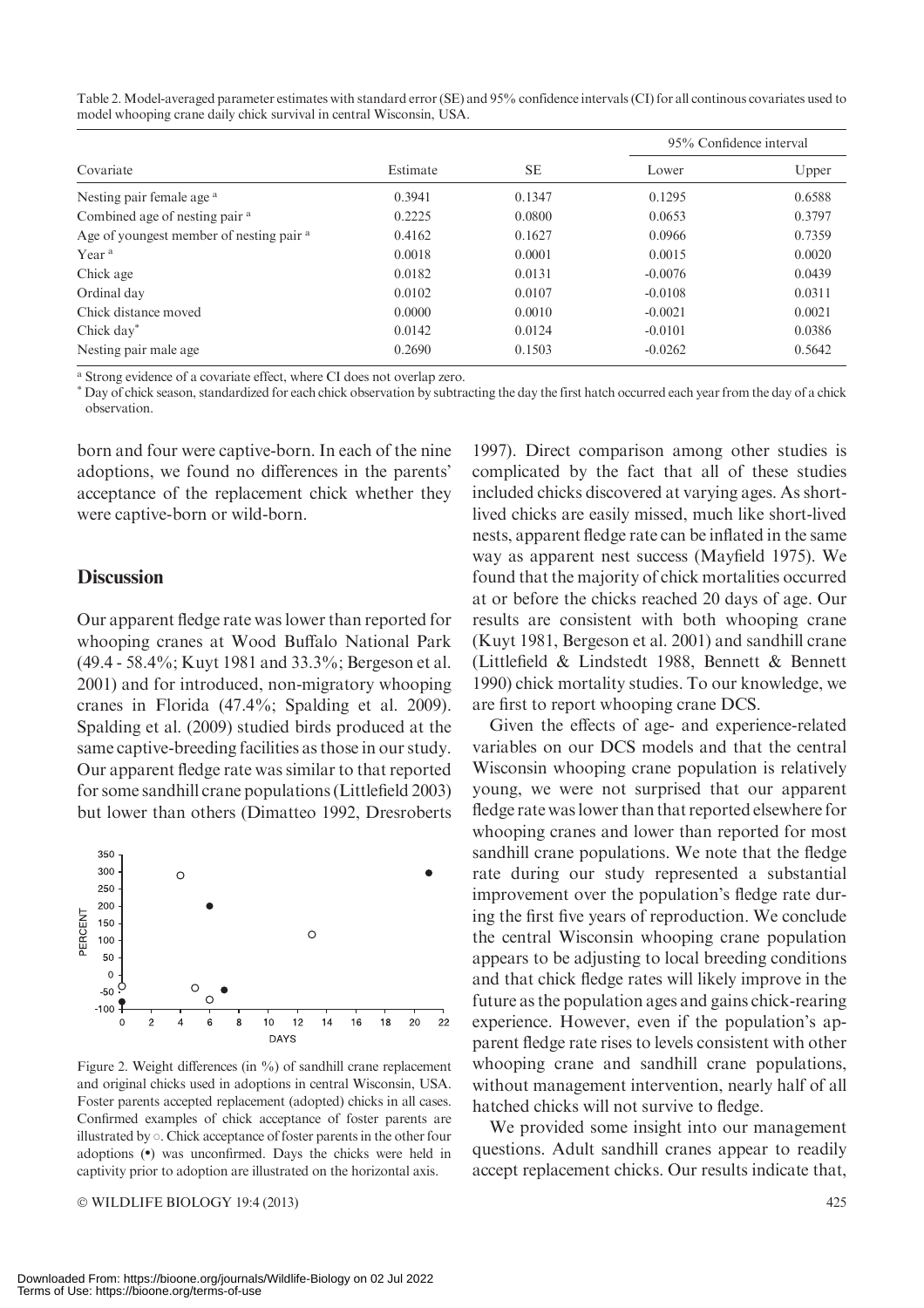in the range tested, the size of the replacement chick relative to the original chick was of little consequence to successful acceptance by the parents.We found no evidence that duration in captivity, within the tested range, or whether chicks were wild- or captive-born had an effect on the foster parent acceptance. Though it was much more difficult, we were able to confirm that at least five of the nine replacement chicks accepted the foster parents.We were unable to evaluate this for the other four chicks.

A review of studies investigating the effect of chick size on adoption suggests that there are differences among species, nesting ecology and the level of parent-young recognition. Similar to Mississippi sandhill cranes Grus canadensis pulla (Olsen 2004), the foster parent sandhill cranes in our study remained in the area and returned to care for chicks after a range of absence lengths. Our results relative to chick weight are consistent with Carter & Spear (1986), who studied western gulls Larus occidentalis and found that adults adopted a range of chicks bigger, smaller and the same size as their own chicks. However, piping plovers, which exhibit synchronized hatching, may not accept adopted chicks of a differing age (Flemming 1987). This suggests that species with asynchronised hatching, such as cranes, may have an increased likelihood of accepting replacement chicks with ages that differ from their own chick.

Our adoption research was limited both in numbers and scope. We recommend that adoption as a management tool receives more detailed study. Most notably, we recommend that techniques be explored with whooping cranes as this species may or may not react in the same way as sandhill cranes. Future studies should aim at monitoring the chicks from adoption to fledging as increasing the number of fledged individuals is the ultimate goal, and we cannot assume that an adopted chick equals a fledged chick. For example, there is some evidence that longterm adoption with emperor penguins Aptenodytes forsteri is rare (2.3%) with most lasting only 0.5-10 days (Jouventin et al. 1995).

Our results illustrate the challenges that endangered species recovery programmes can encounter as populations of captive-reared animals struggle to gain the experience needed to become self-sustaining. This demonstrates the need to sustain translocation efforts (Griffith et al. 1989,Wolf et al. 1996, Fischer & Lindenmayer 2000) and develop management techniques to maximize productivity and the likelihood of success. Chick adoption presents several management options to reduce chick mortality and increase productivity including 1) provisioning older, replacement chicks and 2) temporarily provisioning replacement chicks from surrogate species. Both techniques maximize productivity by bypassing the period when the majority of chick mortality occurs. In the case of whooping cranes, this is between hatch and 20 days of age. Developing techniques to maximize the number of fledged chicks is paramount for recovery of many species of endangered birds and may reduce the time required to achieve recovery goals.

Acknowledgements - we thank the National Fish and Wildlife Foundation, U.S. Fish and Wildlife Service, International Crane Foundation, Wisconsin Department of Natural Resources, Natural Resource Foundation of Wisconsin and Operation Migration for providing financial support and/or in-kind services to make this research possible. The field crew was invaluable and included: J. Boysen, J. Brennamen, M. Campbell, K. Gleason, T. Hunter, M. Jones, L. Maas, L. McKinney, C. Morris, J. Trutwin and R. Urbanek. We would like to thank private land owners in the surrounding area who granted researchers access to their property. A. Ballmann provided preliminary necropsy results. B. Hartup and M. Wellington provided valuable aviculture and veterinary advice.We thank the U.S. Fish and Wildlife Service for providing the endangered species and migratory bird permits and Wisconsin Department of Natural Resources providing scientific collectors permit. The findings and conclusions in this article are those of the author(s) and do not necessarily represent the views of the U.S. Fish and Wildlife Service.

### References

- Allen, R.P., Livingston, J.A. & National Audubon Society 1952: The whooping crane. - National Audubon Society, New York, New York, USA, 246 pp.
- Anderson, D.R., Burnham, K.P. & White, G.C. 1994: AIC model selection in overdispersed capture-recapture data. - Ecology 75: 1780-1793.
- Arnold, T.W. 2010: Uninformative parameters and model selection using Akaike's information criteria. - Journal of Wildlife Management 74: 1175-1178.
- Beecher, M.D., Beecher, I.M. & Hahn, S. 1981: Parent offspring recognition in bank swallows (Riparia riparia): development and acoustic basis. - Animal Behaviour 29: 95- 96.
- Bennett, A.J. & Bennett, L.A. 1990: Productivity of Florida sandhill cranes in the Okenfenokee Swamp, Georgia. - Journal of Field Ornithology 61: 224-231.
- Bergeson, D.G., Johns, B.W. & Holroyd, G.L. 2001: Mortality of whooping crane colts in Wood Buffalo National Park, Canada, 1997-1999. - Proceedings of the North American Crane workshop 8, pp. 6-10.
- Borger, L., Franconi, N., De Michele, G., Gantz, A., Meschi,

WILDLIFE BIOLOGY 19:4 (2013)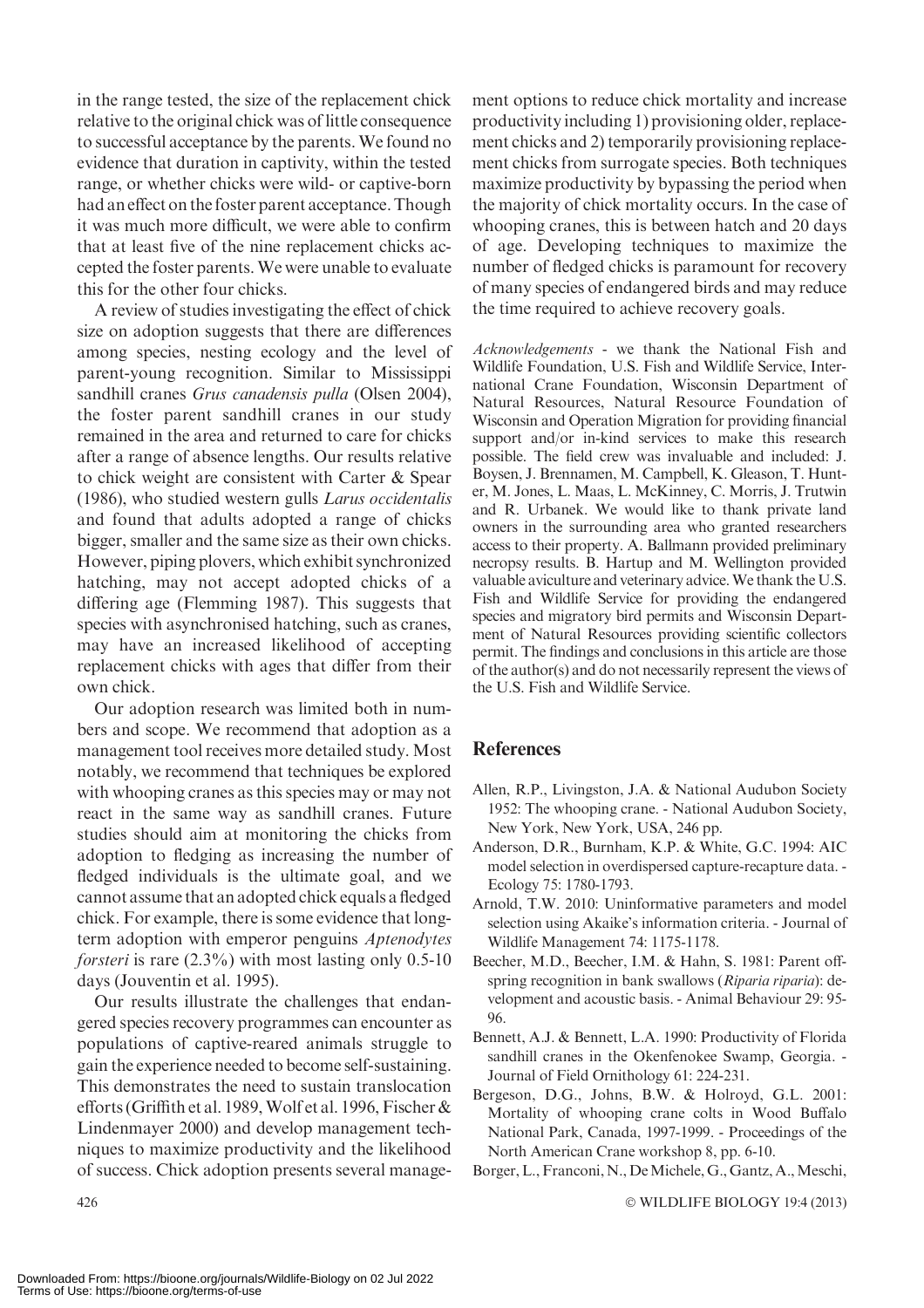F., Manica, A., Lovari, S. & Coulson, T. 2006: Effects of sampling regime on the mean and variance of home range size estimates. - Journal of Animal Ecology 75: 1493-1405.

- Boyce, M.S., Lele, S.R. & Johns, B.W. 2005: Whooping crane recruitment enhanced by egg removal. - Biological Conservation 126: 395-401.
- Burnham, K.P. & Anderson, D.R. 2002: Model selection and multimodel inference: a practical information theoretic approach. 2nd edition. - Springer-Verlag, New York, New York, USA, 353 pp.
- Burnham, K.P., Anderson, D.R. & Huyvaert, K.P. 2011: AIC model selection and multimodel inference in behavior ecology: some background, observations, and comparisons. - Behavior Ecology 65: 23-35.
- Bustamante, J. & Hiraldo,F. 1990: Adoptions of fledgings by black and red kites. - Animal Behavior 49: 321-331.
- Carter, L.R. & Spear, L.B. 1986: Costs of adoption in western gulls. - Condor 88: 253-256.
- Clout, M.N. & Craig, J.L. 1994: The conservation of critically endangered flightless birds in New Zealand. - Ibis 137: 181-190.
- Dresroberts, K.J. 1997: Survival and habitat use of greater sandhill crane colts on Modoc National Wildlife Refuge, California. - In: Urbanek, R.P & Stahlecker, D.W. (Eds.); Proceedings of the North American Crane Workshop. North American Crane Working Group, Grand Island, Nebraska, USA, 262 pp.
- Dimatteo, J.J. 1992: Status, production and migration of greater sandhill cranes on Agassiz National Wildlife Refuge, Minnesota. - In: Wood, D.A. (Ed.); Proceedings of the 1988 North American Crane Workshop. State of Florida Game and Fresh Water Fish Commission, Nongame Wildlife Program Technical Report #12, 270 pp.
- Dinsmore, S.J., White, G.C. & Knopf, F.L. 2002: Advanced techniques for modeling avian nest survival. - Ecology 83: 3476-3488.
- Dixon, K.R. & Chapman, J.A. 1980: Harmonic mean measure of animal activity areas. - Ecology 61: 1040-1044.
- Drewien, R.C., Brown, W.M. & Kendall, W.L. 1995: Recruitment in Rocky Mountain greater sandhill cranes and comparison with other crane populations. - Journal of Wildlife Management 59: 339-356.
- Duff, J.W., Lishman, W.A., Clark, D.A., Gee, G.F. & Ellis, D.H. 2001: Results of the first ultralight-led sandhill crane migration in eastern North America. - In: Ellis, D.H. (Ed.); Proceedings of the North American Crane Workshop. North American Crane Working Group, Seattle, Washington, USA, 226 pp.
- Elliot, G.P., Merton, D.V. & Jansen, P.W. 2001: Intensive management of a critically endangered species: the kakapo. - Biological Conservation 99: 121-133.
- Ellis, D.H. & Gee, G.F. 2000: Post-release survival of handreared and parent-reared Mississippi sandhill cranes. - Condor 102: 104-112.
- Ellis, D.H., Swengel, S.R., Archibald, G.W. & Kepler, C.B. 1998: A sociogram for the cranes of the world. - Behavioral Processes 43: 125-151.

© WILDLIFE BIOLOGY 19:4 (2013) 427

- Evans, R.J., Wilson, J.D., Amar, A., Douse, A., Macclennan, A., Ratcliffe, N. & Whitfield, D.P. 2009: Growth and demography of a re-introduced population of whitetailed eagles Haliaeetus albicilla. - Ibis 151: 244-254.
- Ferrer, M. & Hiraldo, F. 1991: Evaluation of management techniques for the Spanish imperial eagle. - Wildlife Society Bulletin 19: 436-442.
- Fischer, J. & Lindenmayer, D.B. 2000: An assessment of the published results of animal relocations. - Biological Conservation 96: 1-11.
- Flemming, S.P. 1987: Natural and experimental adoption of piping plover chicks. - Journal of Field Ornithology 58: 270-273.
- Griffith, B., Scott, J.M., Carpenter, J.W. & Reed, C. 1989: Translocation as a species conservation tool: Status and strategy. - Science 245: 477-482.
- Harris, S., Cresswell, W.J., Forde, P.G., Trewhella, W.J., Woollard, T. & Wray, S. 1990: Home range analysis using radio tracking data - a review of problems and techniques particularly as applied to the study of mammals. - Mammal Review 20: 97-123.
- Holley, A.J.F. 1981: Naturally arising adoption in the herring gull. - Animal Behavior 29: 302-303.
- Holley, A.J.F. 1984: Adoption, parent-chick recognition and maladaption in the herring gull Larus argentatus. - Zeitschrift für Tierpsychologie 64: 9-14.
- Horwich, R.H. 1989: Use of surrogate parental models and age periods in a successful release of hand-reared sandhill cranes. - Zoo Biology 8: 379-390.
- Jorgensen, E.E. & Nauman, L.E. 1993: Bird distribution in wetlands associated with commercial cranberry production. - Passenger Pigeon 55: 289-298.
- Jouventin, P., Barbraud, C. & Rubin, M. 1995: Adoption in the emperor penguin, Aptenodytes forsteri. - Animal Behaviour 50: 1023-1029.
- Kie, J.G., Baldwin, J.A. & Evans, C.J. 1996: CALHOME: A program for estimating animal home ranges. - Wildlife Society Bulletin 24: 342-344.
- King, R.S., Trutwin, J.J., Hunter, T.S. & Varner, D.M. 2013: Effects of environmental stressors on nest success of introduced birds. - Journal of Wildlife Management 77: 842-854.
- Krapu, G.L., Iverson, G.C., Reinecke, K.J. & Boise, C.M. 1985: Fat deposition and usage by arctic-nesting sandhill cranes during springs. - Auk 102: 362-368.
- Kreger, M.D., Hatfield, J.S., Estevez, I., Gee, G.F. & Clugston, A. 2006: Behavioral profiles of the captive juvenile whooping crane as an indicator of post-release survival. - Zoo Biology 25: 11-24.
- Kuyt, E. 1981: Clutch size, hatching success, and survival of whooping crane chicks, Wood Buffalo National Park, Canada. - In: Lewis, J.C. & Masatomi, H. (Eds.); Crane research around the world International Crane Foundation, Baraboo, Wisconsin, USA, 259 pp.
- Kuyt, E. & Goossen, J.P. 1987: Survival, age composition, sex ratio, and age at first breeding of whooping cranes in Wood Buffalo National Park, Canada. - In: Lewis J.C. &